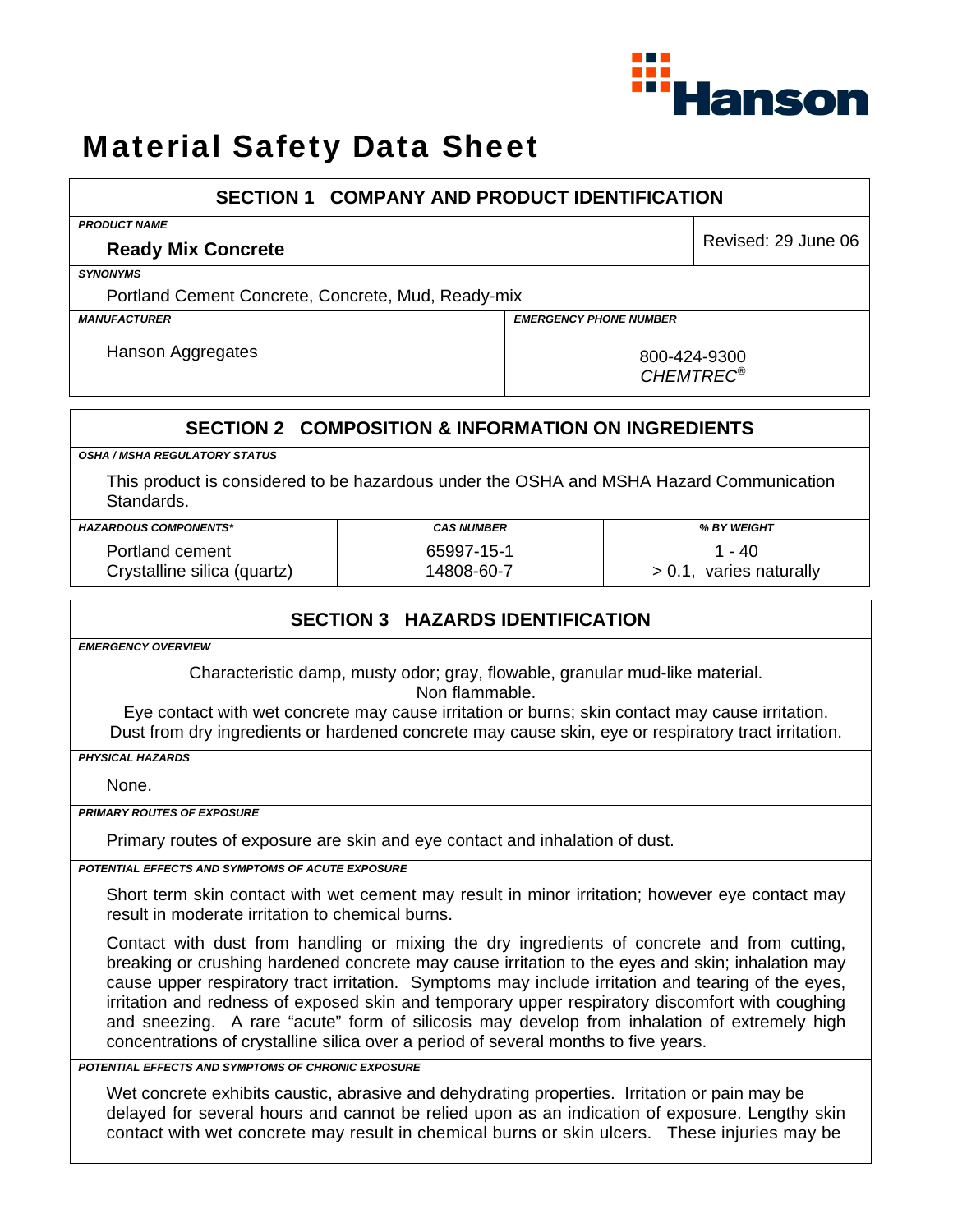very slow healing and require skin grafts. Eye contact with wet concrete may result in irritation, burns and blindness. Long term skin contact with concrete dust may result in irritation or dermatitis; eye contact may result in irritation or burns. Inhalation of dust from dry ingredients may cause irritation to the moist membranes of the nose, throat and upper respiratory tract. Portland cement may contain trace amounts of hexavalent chromium, which is linked with allergic sensitization reactions in some individuals. These reactions may lead to contact dermatitis and skin ulceration.

Repeated or prolonged inhalation of high concentrations of respirable particles which contain crystalline silica may cause silicosis, an incurable lung disease. Silicosis is a scarring of the lungs which generally develops gradually over a period of years and may progress even after exposure has stopped. Early symptoms may be so mild that they are not noticed. In advanced cases, lung capacity is severely reduced and the risk of infectious diseases such as tuberculosis increases. Early symptoms of silicosis include coughing and shortness of breath on exercising; symptoms may progress to pain in the chest, loss of appetite, fatigue, weakness, inability to work. Complications may lead to respiratory or heart failure. Chronic silicosis generally occurs after 10 or more years of overexposure.

Studies indicate that people with silicosis have an increased risk of lung cancer; however, many of the studies do not take into account additive factors such as smoking.

*CARCINOGENICITY* 

Concrete is not listed as a carcinogen by the International Agency on Cancer (IARC), the National Toxicology Program (NTP), or the Occupational Safety and Health Administration (OSHA). Classifications of the crystalline silica component are based on experimental studies with animals and epidemiologic studies of workers exposed to respirable crystalline silica.

> IARC: classified as Group 1, a substance known to cause cancer to humans

NTP: classified as a known human carcinogen

OSHA: not classified as a carcinogen

ACGIH: classified as suspect human carcinogen

NIOSH: classified as a potential occupational carcinogen

*MEDICAL CONDITIONS AGGRAVATED BY EXPOSURE*

Individuals with skin, eye or respiratory disorders may find these conditions aggravated by exposure to wet concrete or concrete dust.

### **SECTION 4 FIRST AID MEASURES**

#### *INHALATION*

Move exposed individual to fresh air. Dust in throat and nasal passages should clear naturally by coughing, sneezing and nasal discharge. Obtain medical attention if symptoms persist or develop later.

#### *EYE CONTACT*

Do not allow individual to rub eyes. Flush gently under running water for 15 minutes or longer, making sure that the eyelids are held open. Other than washing with water, do not attempt to remove material from eyes. Obtain medical attention for eye contact with wet concrete.

*SKIN CONTACT* 

Wash affected areas with water and soap. Remove contaminated clothing and wash before reuse. If irritation persists or develops later, obtain medical attention.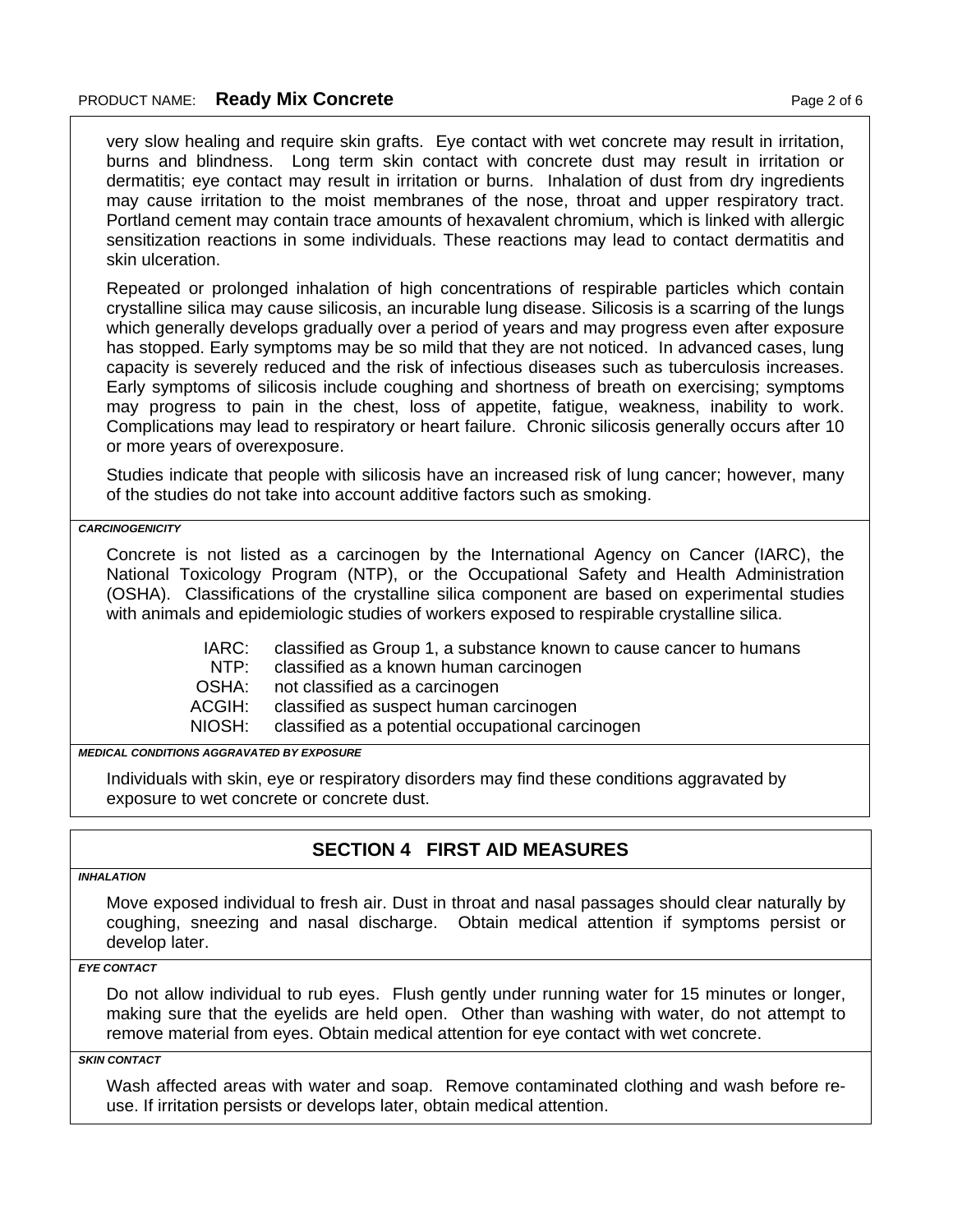#### *INGESTION*

Ingestion is not a common route of occupational exposure. If swallowed and irritation or discomfort occurs, obtain medical attention.

#### **SECTION 5 FIRE FIGHTING MEASURES**

*FLASH POINT FLAMMABLE LIMITS* 

Not combustible. Not applicable.

*EXTINGUISHING AGENTS* 

Not combustible. Use extinguishing agent appropriate for surrounding flammable materials.

*UNUSUAL FIRE AND EXPLOSION HAZARDS* 

Spalling of hardened concrete may occur under conditions of intense heat.

### **SECTION 6 ACCIDENTAL RELEASE MEASURES**

*PERSONAL PRECAUTIONS* 

Alkali resistant gloves, long sleeves, long pants and safety glasses should be used by cleanup personnel for wet concrete releases; for large spills, waterproof boots and goggles should be used. Eye protection and appropriate respiratory protection should be used to protect cleanup personnel against dust.

#### *SPILL AND LEAK PROCEDURES*

Keep unprotected personnel out of the area. Contain spills and wash water to prevent run-off into public waterways. Remove wet concrete from roadways immediately. Do not dry sweep spilled dusty material.

### **SECTION 7 HANDLING AND STORAGE**

*HANDLING PRECAUTIONS* 

Use personal protective equipment to avoid direct contact with wet cement; remove contaminated clothes as soon as possible. Dust containing respirable crystalline silica may be generated during handling or mixing dry ingredients or from cutting, breaking or crushing hardened concrete. Use wet cutting methods when possible.

#### *RECOMMENDED STORAGE CONDITIONS*

Store away from acids.

### **SECTION 8 EXPOSURE CONTROLS, PERSONAL PROTECTION**

| <b>REGULATORY PERMISSIBLE EXPOSURE LIMITS</b>                                                   |                                                |                              |
|-------------------------------------------------------------------------------------------------|------------------------------------------------|------------------------------|
| <b>COMPONENT &amp; CAS #</b>                                                                    | <b>OSHA PEL</b>                                | MSHA PEL                     |
| Portland Cement CAS # 65997-15-1 (<1%)<br>crystalline silica)<br>*Respirable Dust; **Total Dust | 5 mg/m <sup>3*</sup><br>15 mg/m <sup>3**</sup> | --<br>10 mg/m <sup>3**</sup> |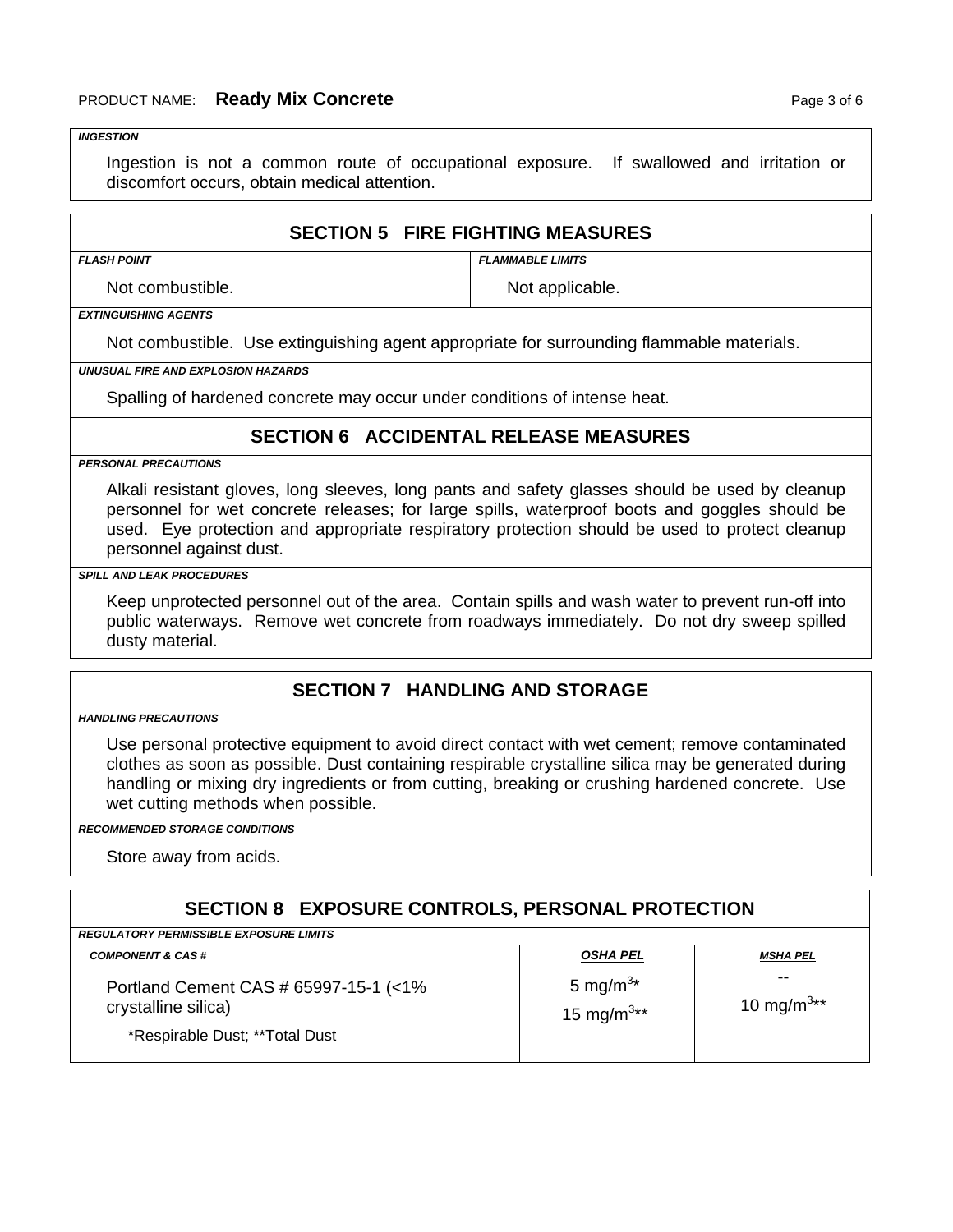## PRODUCT NAME: **Ready Mix Concrete Page 4 of 6 Page 4 of 6**

| <b>COMPONENT</b>                                                                                                                                                                                                                                                                                                                                                                                                                                                                                                                                                         |  | <b>OSHA PEL</b>                          | <b>MSHA PEL</b>                      |
|--------------------------------------------------------------------------------------------------------------------------------------------------------------------------------------------------------------------------------------------------------------------------------------------------------------------------------------------------------------------------------------------------------------------------------------------------------------------------------------------------------------------------------------------------------------------------|--|------------------------------------------|--------------------------------------|
| Respirable Dust containing 1% or more crystalline<br>silica (quartz)                                                                                                                                                                                                                                                                                                                                                                                                                                                                                                     |  | $(10 \text{ mg/m}^3)$<br>$(% 2 + 2)$     | $(10 \text{ mg/m}^3)$<br>$(% 2 + 2)$ |
| Total Dust containing 1% or more crystalline silica<br>(quartz)                                                                                                                                                                                                                                                                                                                                                                                                                                                                                                          |  | $(30 \text{ mg/m}^3)$<br>$(% ^{*}(x+2))$ | $(30 \text{ mg/m}^3)$<br>$(% 2 + 3)$ |
| <b>OTHER GUIDELINES</b>                                                                                                                                                                                                                                                                                                                                                                                                                                                                                                                                                  |  |                                          |                                      |
| <b>COMPONENT</b>                                                                                                                                                                                                                                                                                                                                                                                                                                                                                                                                                         |  | <b>ACGIHTLV</b>                          | <b>NIOSH REL</b>                     |
| Portland Cement (<1% crystalline silica)                                                                                                                                                                                                                                                                                                                                                                                                                                                                                                                                 |  | 10 mg/m $3$                              | 5 mg/m $3$                           |
| Crystalline silica (quartz) CAS#14808-60-7                                                                                                                                                                                                                                                                                                                                                                                                                                                                                                                               |  | 0.025 mg/m <sup>3</sup>                  | $0.05$ mg/m <sup>3</sup>             |
| <b>ENGINEERING CONTROLS</b>                                                                                                                                                                                                                                                                                                                                                                                                                                                                                                                                              |  |                                          |                                      |
| When mixing or handling dry ingredients or cutting, breaking or crushing hardened concrete, use<br>general ventilation, local exhaust and/or wet suppression methods to maintain exposures below<br>allowable exposure limits.                                                                                                                                                                                                                                                                                                                                           |  |                                          |                                      |
| <b>RESPIRATORY PROTECTION</b>                                                                                                                                                                                                                                                                                                                                                                                                                                                                                                                                            |  |                                          |                                      |
| The need for respiratory protection should be evaluated by a qualified professional.<br>The use of<br>respirators for controlling exposures in excess of the PEL must comply with OSHA and MSHA<br>requirements for medical surveillance, respirator fit testing, repair and cleaning and user training.                                                                                                                                                                                                                                                                 |  |                                          |                                      |
| <b>EYE PROTECTION</b>                                                                                                                                                                                                                                                                                                                                                                                                                                                                                                                                                    |  |                                          |                                      |
| Safety glasses with side shields should be worn as minimum protection. Goggles or full-face<br>protection should be worn during pouring or other activities where splashing may endanger eyes<br>or when dusty conditions are present or are anticipated.                                                                                                                                                                                                                                                                                                                |  |                                          |                                      |
| <b>SKIN PROTECTION</b>                                                                                                                                                                                                                                                                                                                                                                                                                                                                                                                                                   |  |                                          |                                      |
| Alkali resistant gloves, long sleeves and long pants should be used to prevent contact with wet<br>cement; waterproof boots high enough to prevent concrete from entering should be worn when<br>workers will be standing in wet cement. Waterproof knee pads (or a dry board) should be used<br>when kneeling on wet concrete. Use gloves to provide hand protection from abrasion when<br>working with hardened concrete. In very dusty conditions, clothing with long sleeves will provide<br>skin protection. Contaminated work clothing should be washed after use. |  |                                          |                                      |
| <b>ADDITIONAL PROTECTIVE MEASURES</b>                                                                                                                                                                                                                                                                                                                                                                                                                                                                                                                                    |  |                                          |                                      |
| In dusty areas, air monitoring for respirable dust containing quartz should be conducted regularly.<br>Airborne dust levels in excess of appropriate exposure limits should be reduced by all feasible<br>engineering controls, including (but not limited to) wet suppression, ventilation, process<br>enclosure, and enclosed employee work stations.                                                                                                                                                                                                                  |  |                                          |                                      |
| <b>SECTION 9 PHYSICAL AND CHEMICAL PROPERTIES</b>                                                                                                                                                                                                                                                                                                                                                                                                                                                                                                                        |  |                                          |                                      |
| <b>APPEARANCE</b>                                                                                                                                                                                                                                                                                                                                                                                                                                                                                                                                                        |  | <b>SPECIFIC GRAVITY</b>                  |                                      |
| Flowable, granular mud-like material.                                                                                                                                                                                                                                                                                                                                                                                                                                                                                                                                    |  | $1.5 - 3.0$                              |                                      |
| <b>COLOR</b>                                                                                                                                                                                                                                                                                                                                                                                                                                                                                                                                                             |  | <b>EVAPORATION RATE</b>                  |                                      |
| Gray                                                                                                                                                                                                                                                                                                                                                                                                                                                                                                                                                                     |  | Not applicable.                          |                                      |

*ODOR VAPOR DENSITY (AIR = 1)* 

None. None.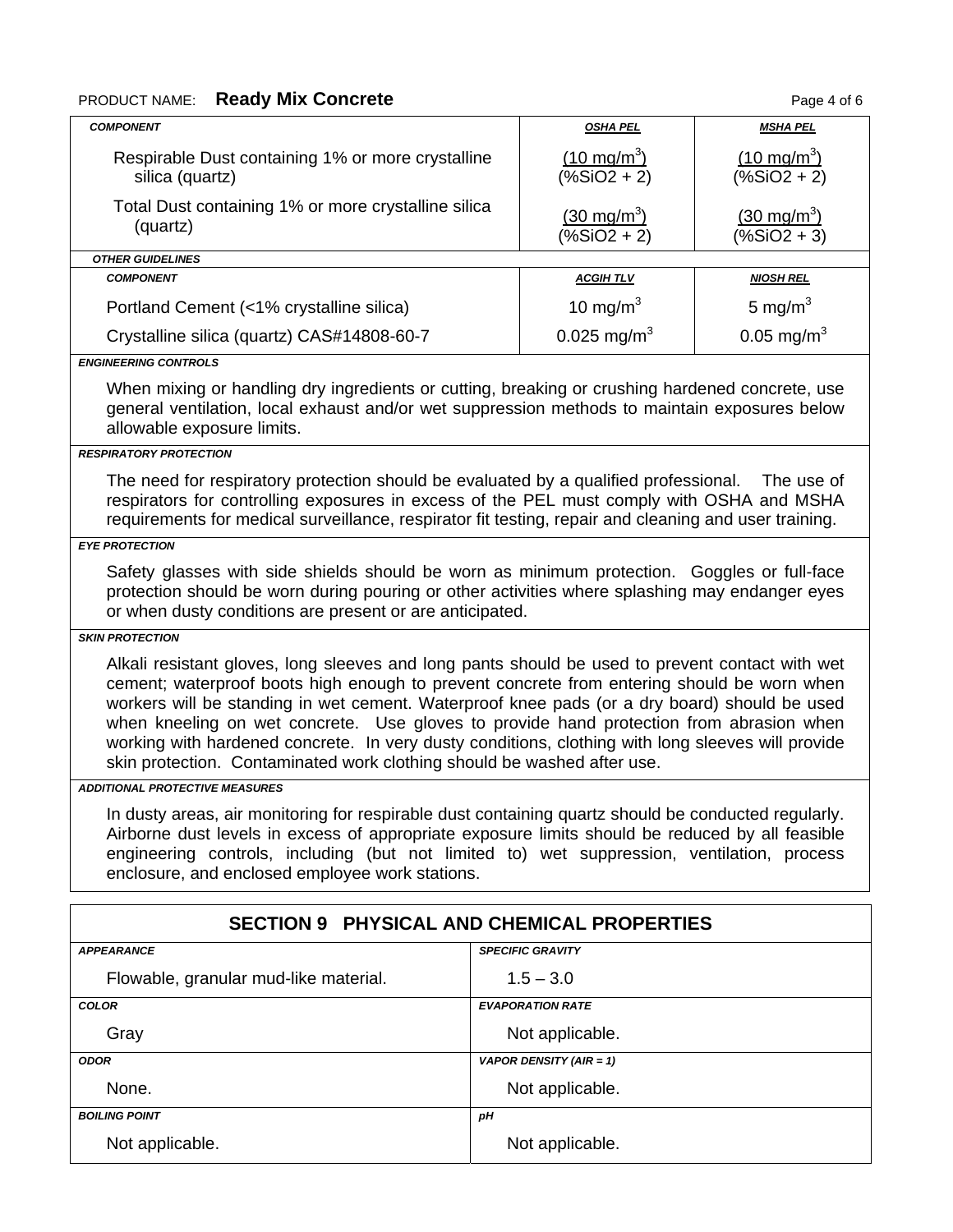#### PRODUCT NAME: **Ready Mix Concrete Page 5 of 6** Page 5 of 6

*VAPOR PRESSURE SOLUBILITY IN WATER* 

Not applicable. Not applicable.

### **SECTION 10 STABILITY AND REACTIVITY**

*STABILITY* 

Stable.

*INCOMPATIBILITY* 

Wet concrete may react with acids, aluminum and other alkali and alkaline earth compounds.

*HAZARDOUS DECOMPOSITION PRODUCTS* 

None.

*HAZARDOUS POLYMERIZATION* 

Does not polymerize.

*CONDITIONS TO AVOID* 

Avoid contact with acids, aluminum and other alkali and alkaline earth compounds.

### **SECTION 11 TOXICOLOGICAL INFORMATION**

*ACUTE TOXICITY DATA* 

Animal tests and epidemiologic studies of workers indicate an increased risk of lung cancer from chronic exposure to respirable crystalline silica; this effect was more pronounced in those with silicosis. However, many of the studies did not account for effects of smoking or other confounding exposures. In laboratory animal tests, dust containing newly broken particles of respirable silica particles caused greater lung injury than equal exposures to particles aged for sixty days or more.

### **SECTION 12 ECOLOGICAL INFORMATION**

*ECOLOGICAL DATA* 

Generally considered chemically inert in the environment.

### **SECTION 13 DISPOSAL CONSIDERATIONS**

*WASTE DISPOSAL* 

Dispose of waste product and unused product in compliance with federal, state and local requirements. Used material which has become contaminated, may have significantly different characteristics based on the contaminant and should be evaluated accordingly.

### **SECTION 14 TRANSPORT INFORMATION**

*DOT HAZARD CLASS*

None.

*DOT PLACARD* 

None.